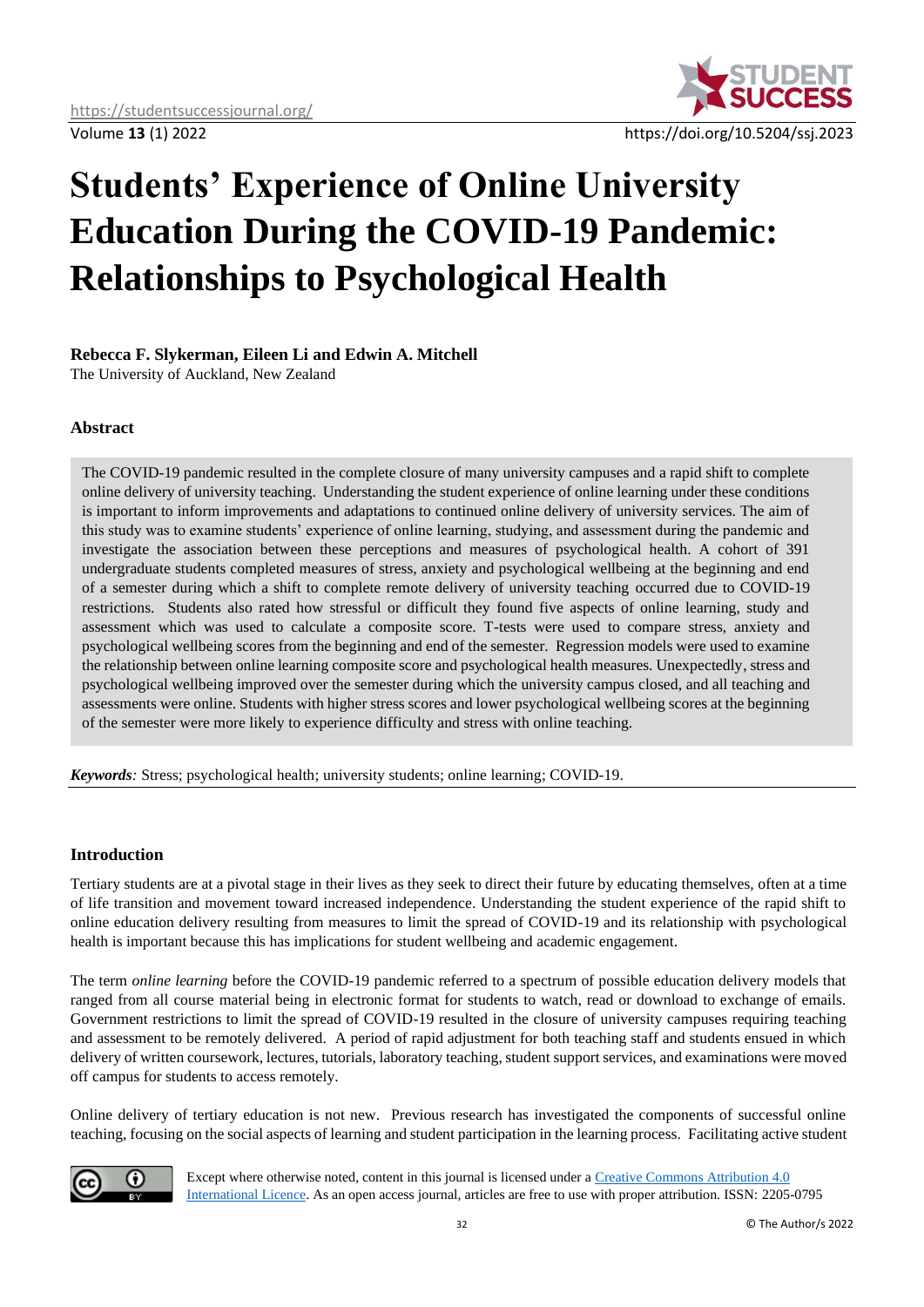participation through course design and delivery, creating opportunities for dialogue and interaction between teachers and students, and providing context and stimulating thought have long been identified as central to a successful online course (Harasim, 1995; Rainbow & Sadler-Smith, 2003). In a recent qualitative study, students and faculty staff reflected a desire for a personalised learning approach while maintaining the social aspects of distance learning (Shearer et al., 2020).

Closure of university campuses due to stay-at-home orders presented several novel contextual factors, including the shift occurring at a time of heightened stress and anxiety about the pandemic. While familiar with online resources as an adjunctive to in-person, many students and staff were not anticipating a complete and rapid shift from on-campus learning to exclusively remote delivery of university services. Students could no longer access the internet, computers, or study spaces on campus and were required to adjust to potentially different study methods with a greater need for learning progress to be independently managed in the absence of the external structure offered by on-campus teaching. Understanding the student experience of this shift to online education delivery and identifying students who may find this transition more problematic is of interest due to the mental health implications of university students' stress. Pre-pandemic studies reported an association between poor psychological health in university students and lowered academic performance and later mental health problems (Baker, 2003; Kötter et al., 2017; Sohail, 2013).

Traditionally, university examinations and assessments have been periods associated with a transient increase in stress and decreased psychological wellbeing in students (Pitt et al., 2018; Surtees et al., 2002; Takada et al., 2016). Rapid curriculum redevelopment to shift to a completely online service impacted the delivery of teaching and assessment of students. Closed book, invigilated examinations, and tests were no longer able to proceed on campus, and a move to open book, open web uninvigilated assessment was required. These exams tend to focus more on applying knowledge to problems rather than testing stored knowledge. They recognise that students have access to various resources during the examination (Herrington et al., 2004; Williams & Wong, 2009). A Finnish study found that students spent equivalent time preparing for online and inperson exams but reported taking longer to complete online examinations (Myyry & Joutsenvirta, 2015). While studies show students feel less anxious and stressed about online examinations (Greenberg et al., 2009; Schmidt et al., 2009), other studies indicate that not all students experience online assessment as less stressful. Yang and Taylor (2013) found that high performance avoidance increased anxiety about online examinations indicating that students do not experience online examinations in the same way (Yang & Taylor, 2013).

Studies in the general population have reported that rates of depression, anxiety, and stress increased during the initial lockdown period in response to the COVID-19 pandemic. Three weeks into the strict lockdown imposed in Italy in March 2020, high rates were found of severe depression symptoms (17.5%), severe anxiety (20.8%), and perceived stress (17.5%) (Rossi et al., 2020). Research on the mental health of university students during the first half of 2020 found mixed results. In a sample of Chinese medical college students, 0.9% reported severe anxiety symptoms, and 2.7% reported moderate symptoms. Disruption to study was significantly associated with increased severity of anxiety in this sample (Cao et al., 2020). A study of 195 students from a public university in the United States found that 71% reported increased stress and anxiety due to the COVID-19 pandemic (Son et al., 2020). Concern about personal health and the health of family members correlated with increased anxiety in both the Chinese and American studies. By contrast, Capone et al. (2020) found that levels of academic stress in 1,120 Italian university students were not significantly different from pre-pandemic levels. They reported that 22% of their sample were flourishing and that levels of psychological distress were not significantly different from the normative sample of young adults assessed pre-pandemic. Self-reported help-seeking was associated with better psychological health (Capone et al., 2020).

The current study aimed to:

- Examine the psychological health of university students at the beginning and end of a semester impacted by COVID-19
- Examine students' experience of the shift to online learning and assessment
- Determine the relationship between psychological health and experience of online learning and assessment.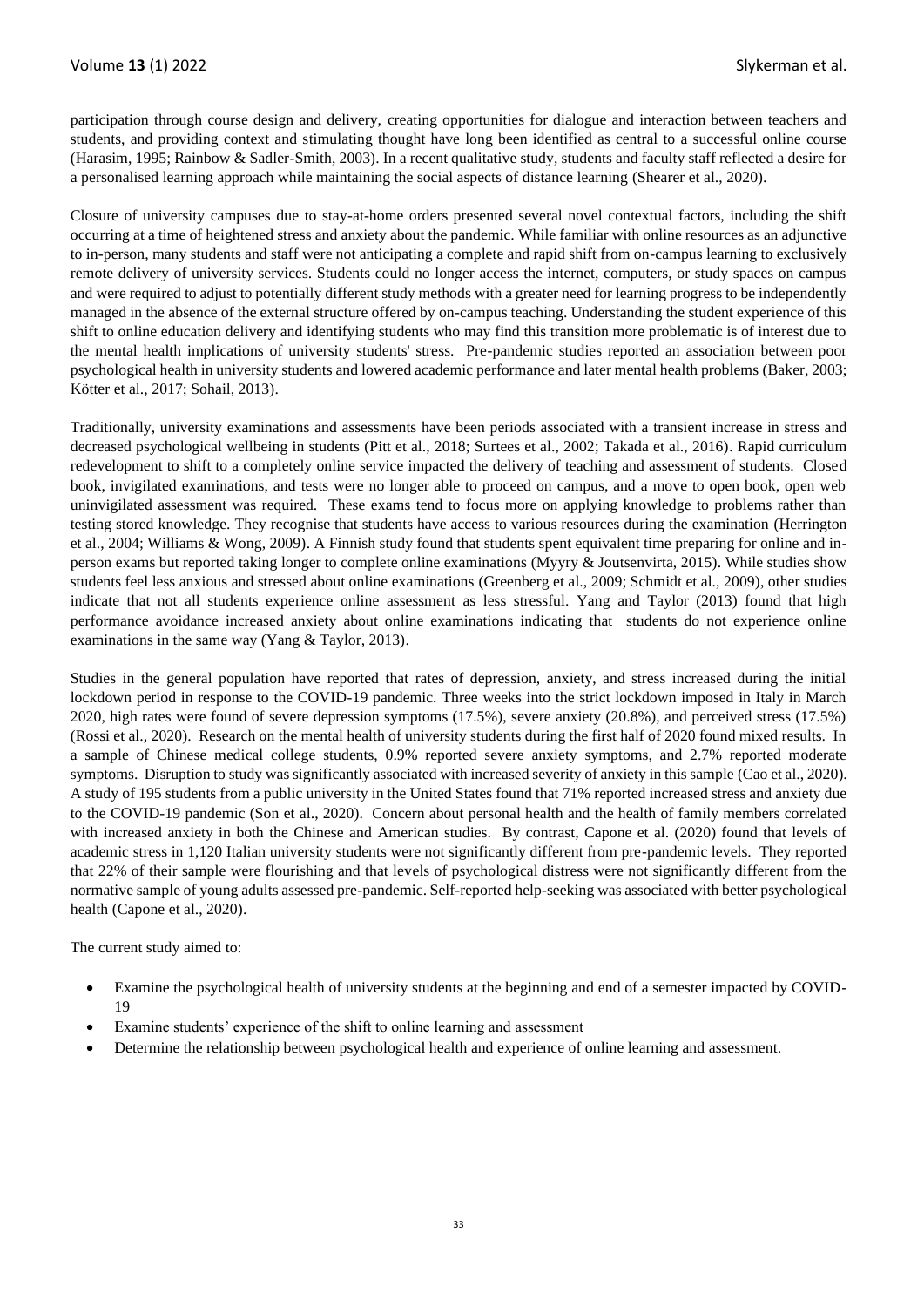## **Materials and Methods**

## *Participants*

Participants in this study were 483 undergraduate students enrolled at the University of Auckland, New Zealand.

## *Data Collection*

The New Zealand university year begins in March and ends in November, with two semesters each comprising of 12 teaching weeks in each semester. A full-time course of study would typically involve taking four papers or courses e.g. Introduction to Psychological Theories, in each semester of a calendar year. Students participating in this study examining psychological health were undergraduates enrolled in the first semester of 2020..

In New Zealand, the first semester of 2020 teaching at the University of Auckland began on March 2 2020. At that time, the COVID-19 global pandemic was present in international news but had not emerged at a local New Zealand level. As concern began to rise about the potential impact of the pandemic, three weeks into the semester, the University of Auckland instituted a one week teaching-free period (23-27 March 2020). This period allowed university staff time to make curriculum adjustments to provide remote delivery of teaching, given the increasing likelihood that COVID-19 management strategies could interrupt on-campus activities. On 23 March 2020, at the beginning of the teaching free week, the New Zealand Government announced an alert Level 4 lockdown would come into force on Wednesday, 25 March. The lockdown required people to stay at their place of residence with three exceptions: Essential service workers, e.g., those in healthcare practices could travel to and from their workplace; leaving home to access medical care or buy food, and; leaving home for personal exercise while maintaining physical distance from those not in their household.

Following the Level 4 lockdown announcement, many students returned to their family homes. The University of Auckland subsequently decided to keep all delivery of teaching and assessment of students in remote mode for the entirety of the first semester to provide students with some certainty and to avoid a situation where, after reopening, the university would close again at short notice.

Students who participated in this study received on-campus teaching three weeks before the University of Auckland closed the campuses and moved to a complete remote delivery model. A secure online database managed all consent and data collection, and students could give consent and answer questionnaires using their phone, tablet, or computer. Brief study information was given to students at the beginning of a lecture in the first three weeks of the semester and also via placement of the participant information sheet on the online resource page for the individual courses. Students answered questions about stress, anxiety, and psychological wellbeing at the beginning of the semester, and the end of the semester in the period after teaching had finished and before the commencement of the end of semester examinations. The majority of participants (89.9%) completed the baseline psychological health questions at the beginning of the semester prior to the lockdown and forced closure of the university. Recruitment for the study continued online for three weeks following closure of the university and 10.1% of participants registered after the lockdown.

## *Demographic Data*

Students provided demographic information at the time of registration for participation in the study, including sex, age, and ethnicity. In New Zealand, it is common for people to identify with more than one ethnic group. A system of prioritised ethnicity classifies individuals who identify with more than one ethnicity according to the following priority: Māori, Pacific, Asian, European, MELAA (Middle Eastern, Latin American or African) and other.

All participating students were undergraduates. Students were divided into two groups: those enrolled in a stage 1 paper or those enrolled in either Stage 2 or Stage 3 papers.

The primary course of study for participants was categorised as Medicine, Medical Science, Population Health, Psychology, or Other.

## *Psychological Measures*

#### *Stress.*

The Perceived Stress Scale is a 10 item questionnaire that asks about stress and coping in the previous month (Cohen et al., 1983). Scores range from 0 to 40, with higher scores being indicative of higher levels of stress. Scores from 0-13 represent low stress, scores from 14-26 equate to moderate stress, and scores from 27-40 equate to high stress.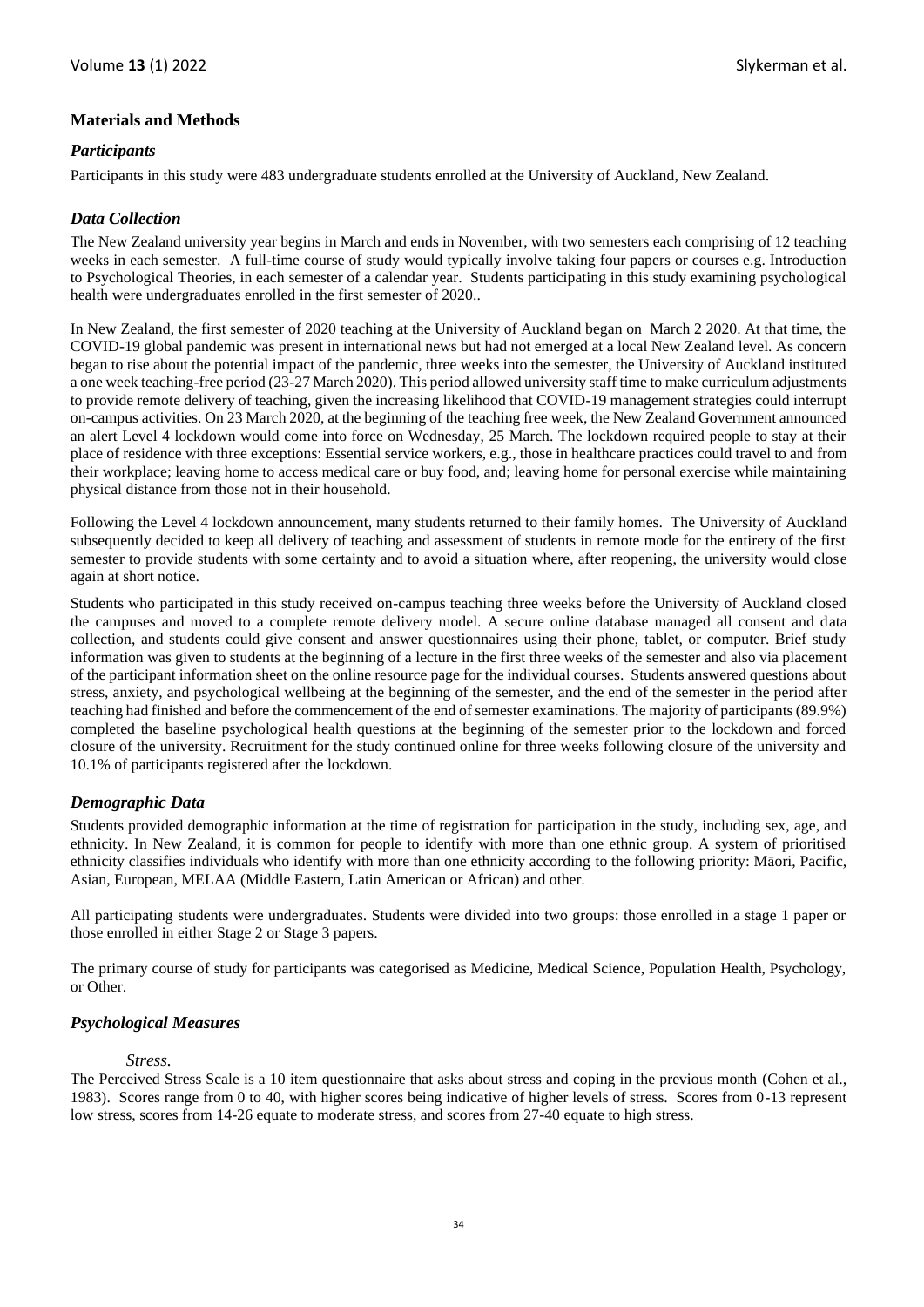#### *Anxiety.*

The State Trait Anxiety Inventory 6 item version (STAI6) is a short 6 item scale validated as an anxiety screening questionnaire based on the more extended State Trait Anxiety Inventory, which is 20 items (Marteau & Bekker, 1992).

#### *Psychological Wellbeing.*

The World Health Organisation wellbeing index, the WHO-5, is a five-item, positively worded measure of psychological wellbeing, which gives scores ranging from 0 to 25. Higher scores represent better wellbeing. Scores of 13 or lower indicate low levels of psychological wellbeing. A systematic review of the WHO-5 concluded that it was a widely used and sensitive measure of depression (Topp et al., 2015).

## *Questions About Online Learning, Studying, and Assessment*

In addition to completing the psychological measures again at the end of the study, students answered five questions about online university education.

- How stressed are you feeling about your university exams being *online*?
- How stressful have you found online learning (lectures/tutorials) this semester?
- How stressful have you found studying at home this semester?

For these three questions, students ranked their answers on a scale from 0 to 3 (0=not very stressed, 1=a bit stressed, 2=stressed, 3=very stressed) using the same 0-3 point scale (0=not very difficult, 1=a bit difficult, 2=difficult, 3=very difficult). Students were then asked:

- How difficult have you found it to motivate yourself to learn at home?
- How difficult have you found not being able to talk to other students on campus about your studies?

A composite score was calculated for each student from their answers to the five questions, ranging from 0 to 15.

#### *Ethics*

The University of Auckland Human Participants Ethics Committee approved the research (Reference ID: 023964).

## *Statistical Analysis*

Statistical analyses were performed in SAS 9.4. Two sample t-tests assessed whether respondents and non-respondents differed in baseline stress, anxiety, or psychological wellbeing score. Chi-square tests tested whether respondents and nonrespondents differed in sex, ethnicity, year of undergraduate study, or study paper.

Changes in stress, anxiety, and psychological wellbeing between baseline and the end of the study (T2) were calculated by subtracting the score at baseline from the T2 score and analysed using paired sample t-tests.

Linear regression models were used to analyse the association between the online learning composite score and baseline stress, anxiety, and wellbeing scores with adjusted analysis considering sex and ethnicity.

## **Results**

Of the 483 participants who answered questions at baseline, 391 (81.0%) completed the psychological questionnaires at the end of the university semester before examinations. Respondents did not differ from non-respondents in initial stress scores  $(p=0.997)$ , anxiety scores  $(p=0.81)$  or wellbeing scores  $(p=0.87)$ . Similarly, there was no significant difference between respondents and non-respondents in sex ( $p=0.91$ ), ethnicity ( $p=0.51$ ), study course ( $p=0.65$ ) or undergraduate stage of study (Stage 1 or later) ( $p=0.42$ ).

Stress, and psychological wellbeing scores significantly improved from the beginning of the semester to just before examinations, while anxiety scores increased (Table 1).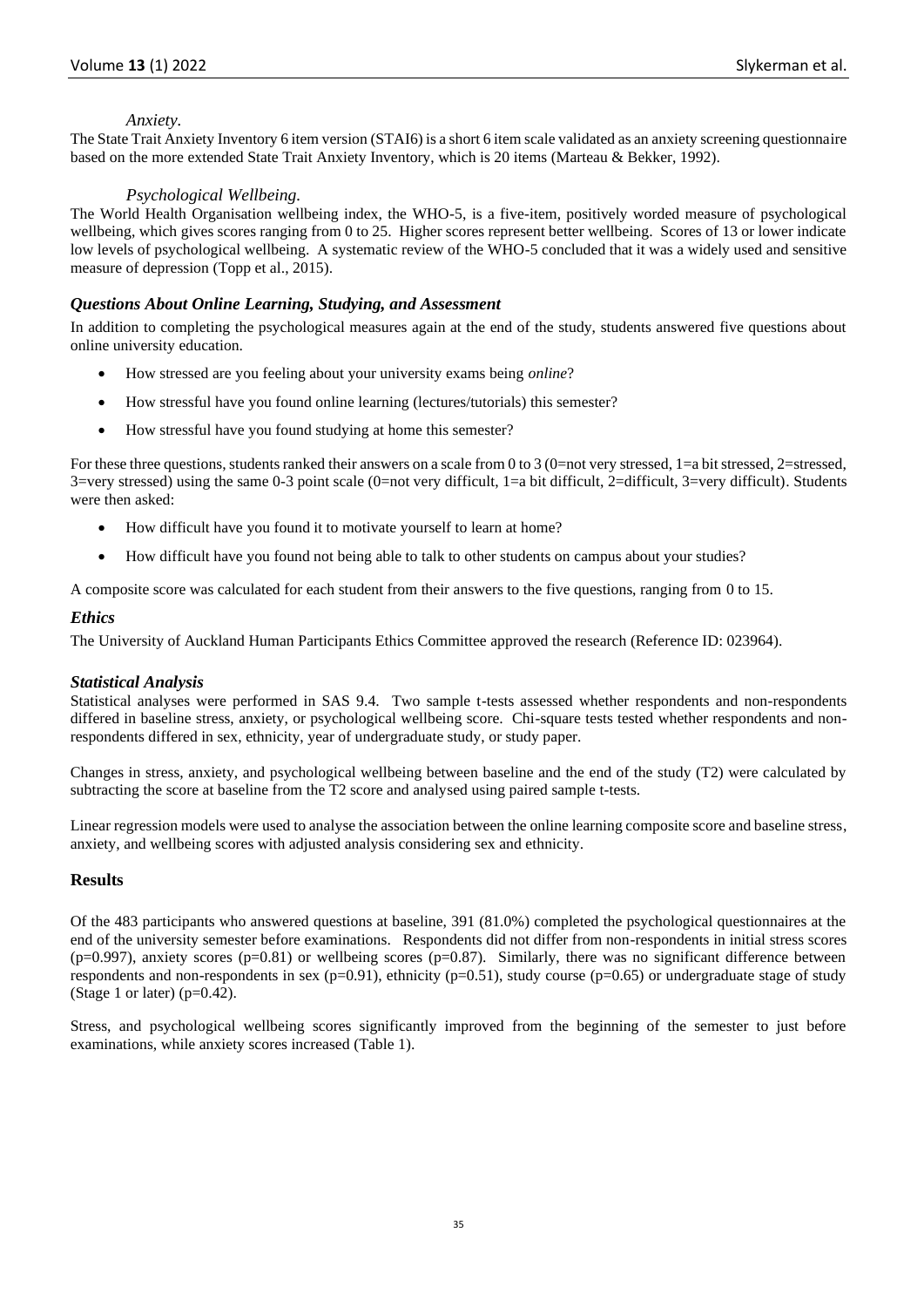## **Table 1**

|                  | <b>Baseline</b> | <b>End of Study</b> | <b>Change in Score</b> | <b>P-value</b> |  |
|------------------|-----------------|---------------------|------------------------|----------------|--|
|                  | $N = 483$       | $N = 391$           | $N = 391$              |                |  |
| <b>Stress</b>    | 20.39(6.21)     | 18.70(6.56)         | $-1.70(6.10)$          | ${}< 0.0001$   |  |
| <b>Anxiety</b>   | 54.31 (12.73)   | 56.79 (12.67)       | 2.42(13.32)            | 0.0004         |  |
| <b>Wellbeing</b> | 12.89(4.30)     | 13.36 (4.54)        | 0.49(4.49)             | 0.03           |  |

*Mean (SD) Stress, Anxiety, and Psychological Wellbeing Scores at the Beginning and End of the Semester*

Table 2 shows the number and percentage of students who endorsed each response for the five questions about online learning, study, and assessment. Forty eight percent of the students reported finding the motivation to study very difficult. For each of the other four questions about online learning and assessment, approximately half the group endorsed the answers not stressful/difficult or a bit stressful/difficult.

#### **Table 2**

*Number and Percentage of Students who Endorsed each Response for the Five Online Learning Questions*

|                      | <b>Online lectures</b> | <b>Online exams</b> | <b>Studying at home</b> |                  | <b>Motivation</b><br>to study | Not talking<br>to peers |
|----------------------|------------------------|---------------------|-------------------------|------------------|-------------------------------|-------------------------|
|                      |                        |                     |                         |                  |                               |                         |
| <b>Not stressed</b>  | 69 (17.7)              | 105(26.9)           | 61 (15.6)               | Not difficult    | 34(8.7)                       | 74 (18.9)               |
| A bit stressed       | 131 (33.5)             | 148 (37.9)          | 123(31.5)               | A bit difficult  | 74 (18.9)                     | 103(26.3)               |
| <b>Stressed</b>      | 112 (28.6)             | 102(26.1)           | 111(28.4)               | <b>Difficult</b> | 95 (24.3)                     | 119(30.4)               |
| <b>Very stressed</b> | 79 (20.2)              | 36(9.2)             | 96(24.6)                | Very difficult   | 188 (48.9)                    | 95(24.3)                |

The composite score created from the five individual questions about online learning, study, and assessment (range 0-15) had a mean of 8.0 (SD=3.7). The composite score was significantly associated with baseline stress, anxiety, and psychological wellbeing (Table 3). For every 1 point increase in baseline stress score, there was a 0.23 (95%CI: 0.17, 0.28) point increase in online learning composite score in adjusted analysis. For every 1 point increase (indicating improvement) in psychological wellbeing score, there was a 0.30 (95%CI: 0.38, 0.22) point decrease in how stressful students found online learning using the composite learning score.

## **Table 3**

*Unadjusted and Adjusted Associations Between Baseline Stress, Anxiety, and Psychological Wellbeing Scores and Composite Online Learning Score*

|                | <b>Composite Score</b>   |                       |  |  |  |
|----------------|--------------------------|-----------------------|--|--|--|
|                | OR (95%CI)<br>OR (95%CI) |                       |  |  |  |
|                | Adjusted*<br>Unadjusted  |                       |  |  |  |
|                |                          |                       |  |  |  |
| <b>Stress</b>  | 0.22(0.17, 0.27)         | 0.23(0.17, 0.28)      |  |  |  |
| <b>Anxiety</b> | $-0.10(-0.12, -0.07)$    | $-0.10(-0.13, -0.07)$ |  |  |  |
| Wellbeing      | $-0.30(-0.38, -0.22)$    | $-0.30(-0.38, -0.22)$ |  |  |  |

\*Results adjusted for sex and ethnicity

Table 4 shows the mean baseline stress score according to the student ratings of online learning. In each case where students rated an aspect of online learning as very stressful or very difficult, they had higher baseline stress scores than students who rated aspects of online learning as not stressful or difficult.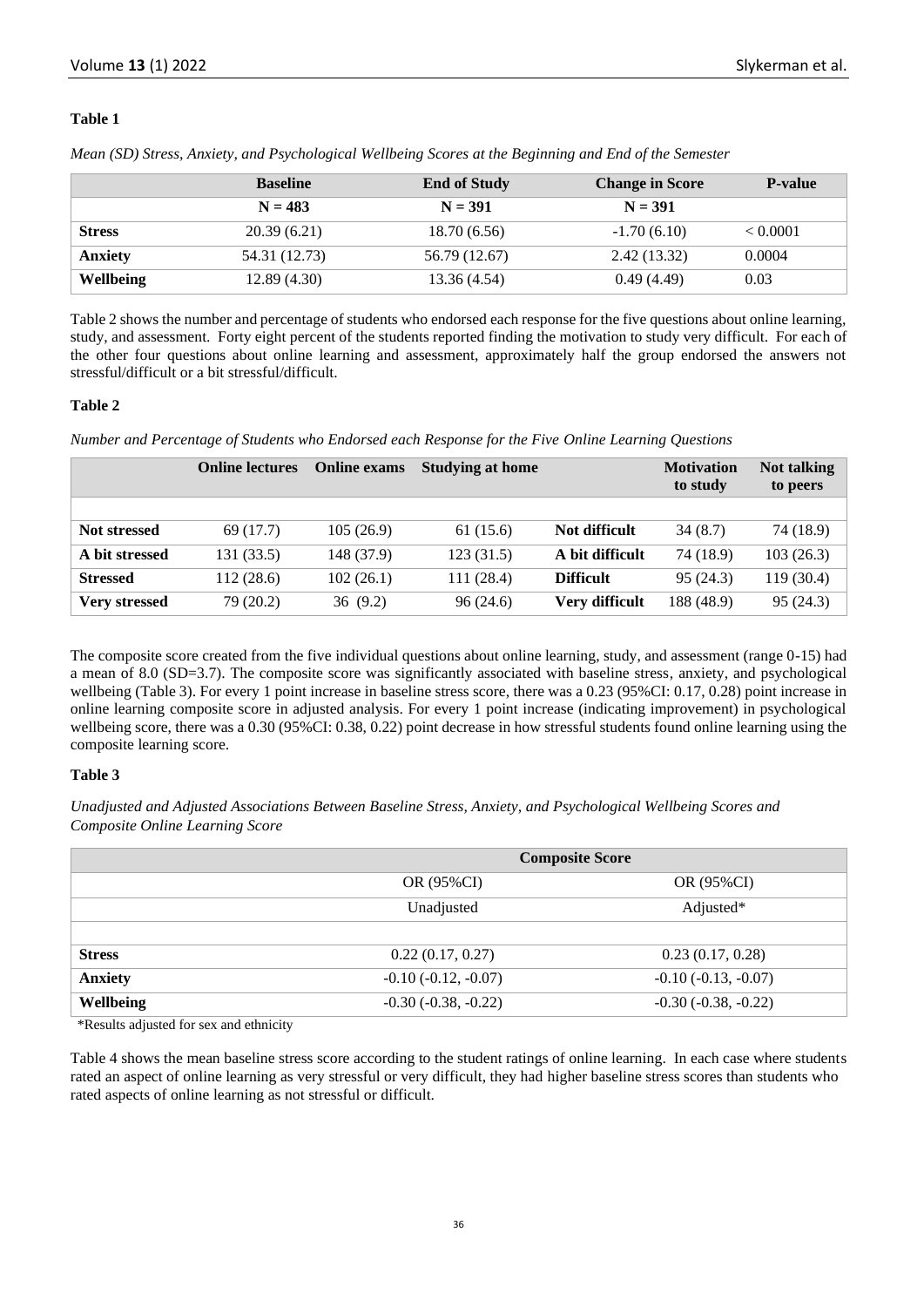#### **Table 4**

|  |  | Mean Baseline Stress Scores by Student Responses to Each of the Five Online Learning Questions |  |  |  |
|--|--|------------------------------------------------------------------------------------------------|--|--|--|
|  |  |                                                                                                |  |  |  |

|                      | Online<br><b>lectures</b> | <b>Online</b><br>exams        | <b>Study at</b><br>home |                  | <b>Motivation to</b><br>study | Not talking to<br>peers |  |
|----------------------|---------------------------|-------------------------------|-------------------------|------------------|-------------------------------|-------------------------|--|
|                      |                           | <b>Baseline Stress Scores</b> |                         |                  | <b>Baseline Stress Scores</b> |                         |  |
|                      | Mean (SD)                 |                               |                         |                  | Mean $(SD)$                   |                         |  |
| <b>Not stressed</b>  | 17.97(5.9)                | 18.01(6.1)                    | 18.18(6.6)              | Not difficult    | 18.06(7.0)                    | 19.05(6.7)              |  |
| A bit stressed       | 19.34(6.6)                | 20.26(6.5)                    | 18.59(5.8)              | A bit difficult  | 18.14(5.9)                    | 19.99(5.7)              |  |
| <b>Stressed</b>      | 20.48(5.8)                | 21.28(5.5)                    | 20.59(6.0)              | <b>Difficult</b> | 18.78(6.5)                    | 19.90(6.3)              |  |
| <b>Very stressed</b> | 24.13(5.6)                | 25.36(5.7)                    | 23.9(5.8)               | Very difficult   | 22.52(5.7)                    | 22.49(6.4)              |  |

#### **Discussion**

In this cohort of university students, we found psychological health was better at the end of a semester during which the COVID-19 pandemic forced the closure of the university campus and a complete shift to online teaching and assessment. The pandemic is often associated with increases in stress and anxiety. Our findings are consistent with previous research demonstrating that academic stress in university students may not be significantly different from pre-pandemic levels (Capone et al., 2020). In addition, the move to online examinations may have reduced stress. Previous studies have reported that, in general, students experience open-book, uninvigilated examinations as less stressful (Greenberg et al., 2009; Schmidt et al., 2009).

Students may have had higher than typical stress, anxiety, and lower psychological wellbeing scores at the beginning of the semester due to the uncertainty about the global emergence of COVID-19. However, two lines of evidence suggest that this is less likely. Firstly, a pilot study conducted at the same university during a semester in 2019 found similarly high mean stress, anxiety, and poor wellbeing scores at the beginning of the semester. In the pilot study, the mean scores were: stress (21.2), anxiety (55.0), and psychological wellbeing (13.1). In the current study, baseline scores were: stress (20.9), anxiety (54.3), and psychological wellbeing (12.9). Further, when we compared the stress, anxiety, and psychological wellbeing scores at baseline of the 434 (89.9%) of students who completed these measures before the New Zealand Government announcement of a Level 4 lockdown and the closure of the university to those who completed baseline questions after this time (n=49, 10.1%), there was no significant difference between those who registered before and after the lockdown.

Previous studies of student perception of online learning during the COVID-19 pandemic have found that university students prefer on-campus conventional teaching and learning. A survey of medical and dentistry students from a private Pakistani university found that 77% did not enjoy online learning (Abbasi et al., 2000). Beltekin and Kuyulu (2020) surveyed student perceptions of distance learning compared with in-person teaching in a sample of 455 Turkish university students. They found that participants preferred in-person teaching and that technological difficulties with online teaching reduced student motivation. Similarly, a Pakistani study found that many students reported difficulty accessing material due to hardware limitations and internet access problems (Adnan, 2020). Few studies describe the student experience of the complete shift to online learning during the COVID-19 pandemic, and to our knowledge, none have examined the relationship between student perceptions of online learning and psychological health. Our results suggest that despite an overall improvement in stress, and psychological wellbeing, the experience of online learning is not the same for all students. Those who reported finding online learning, studying, and assessment more stressful or difficult had higher baseline stress and lower baseline psychological wellbeing scores at the beginning of the semester. Routinely assessing psychological wellbeing in university students could assist in tracking overall student wellbeing throughout continued pandemic restrictions. Identifying those who begin a semester with higher levels of stress would allow future intervention trials to target students who may go on to find online learning more difficult during COVID-19 interrupted semesters. More generally, future research should further examine student characteristics that are associated with success in online learning to assist tertiary institutions in developing a tailored approach to student support.

In our cohort, 48% of students reported finding the motivation to study very difficult during the semester when all university teaching and assessment was online. This finding is consistent with the limited number of studies investigating motivation in university students during COVID-19. In the Pakistani study, only 10.3 % of their 126 students reported that online learning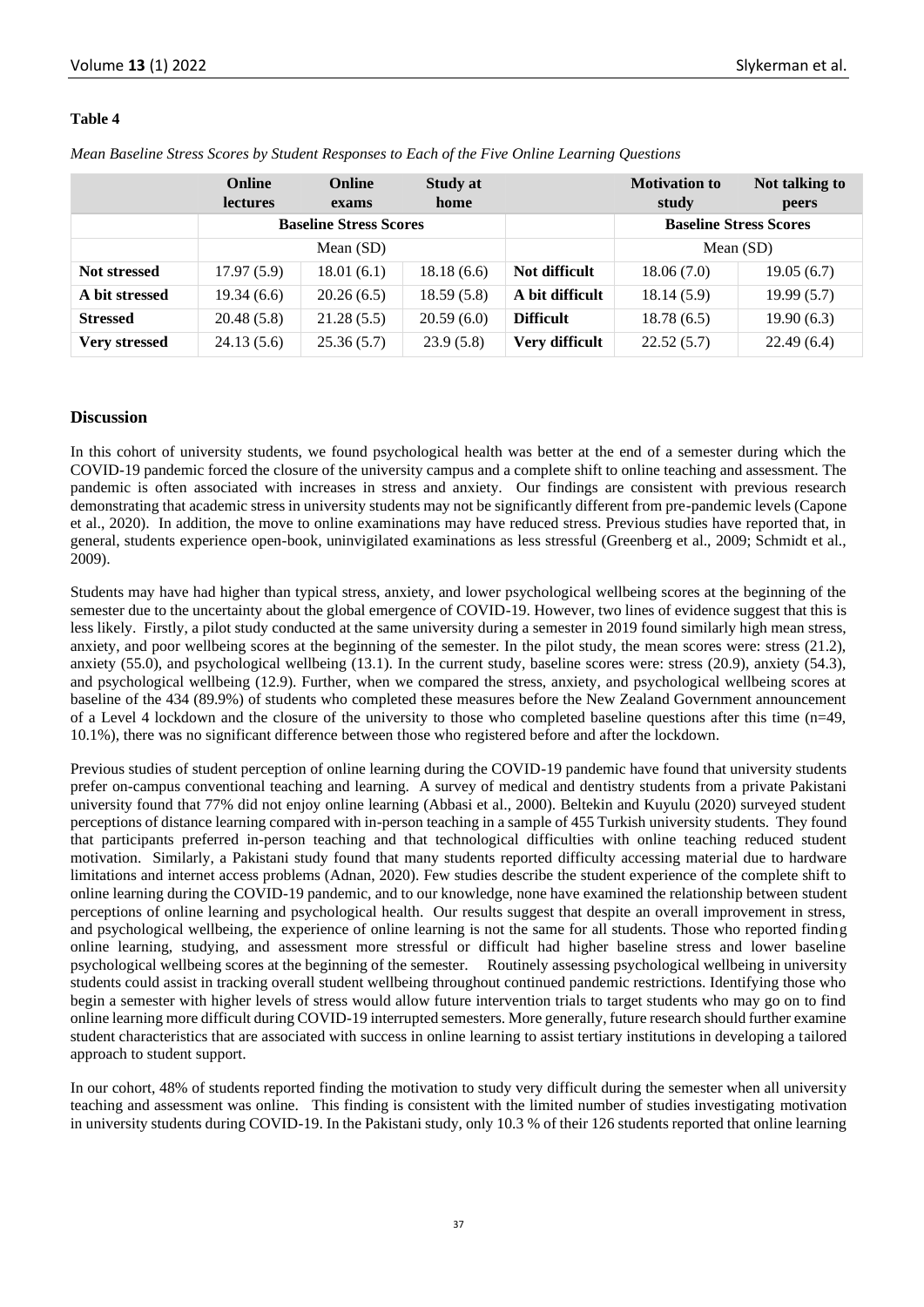was more motivating than conventional learning(Abbasi et al., 2020). Baber (2020) found in a small study of 100 South Korean and Indian university students that motivation was a determinant of perceived learning outcome and satisfaction with learning. The compulsory closure of university campuses forces students to engage in distance learning. Forced distance learning in contrast to online learning by choice, may affect student motivation to learn differently.

There are some potential limitations of our study that need to be acknowledged. The results from our cohort may not reflect the experience of university students in all countries. New Zealand moved from Alert Level 4 (complete lockdown) to Alert Level 1 (no restrictions other than international travel) during the first semester of 2020 and has been one of the most successful countries in containing and eliminating COVID-19. Therefore, the psychological health of students in our study may not be representative of all tertiary students internationally. However, the study by Capone et al. (2020) also reported that Italian university students had similar levels of stress and anxiety during the COVID-19 pandemic to pre-pandemic levels.

The global environment is rapidly changing, and many countries are extending COVID-19 restrictions. Therefore, the psychological health of students and the association with online learning may change over time. Future research should examine the relationship between student wellbeing and engagement with online university education.

#### **Conclusions**

We found that student psychological health improved over a semester during which university education delivery shifted entirely to an online format. Difficulties with motivation to study were common and students who found online learning and assessment more stressful had higher baseline stress and lower baseline psychological wellbeing scores. Further research examining the association between psychological health and experience of forced online university education is essential to identify those students who may struggle more during pandemic-imposed distance learning. Our study was conducted during the early months of the COVID-19 pandemic and future research will also be needed to understand student experience of online learning more generally as pandemic restrictions ease and countries emerge into a new normal.

#### **Acknowledgements**

The authors would like to thank the University of Auckland staff, who generously assisted in informing students about this research during a particularly busy time. This work was supported by Fonterra Cooperative Group Limited, grant number 5000855.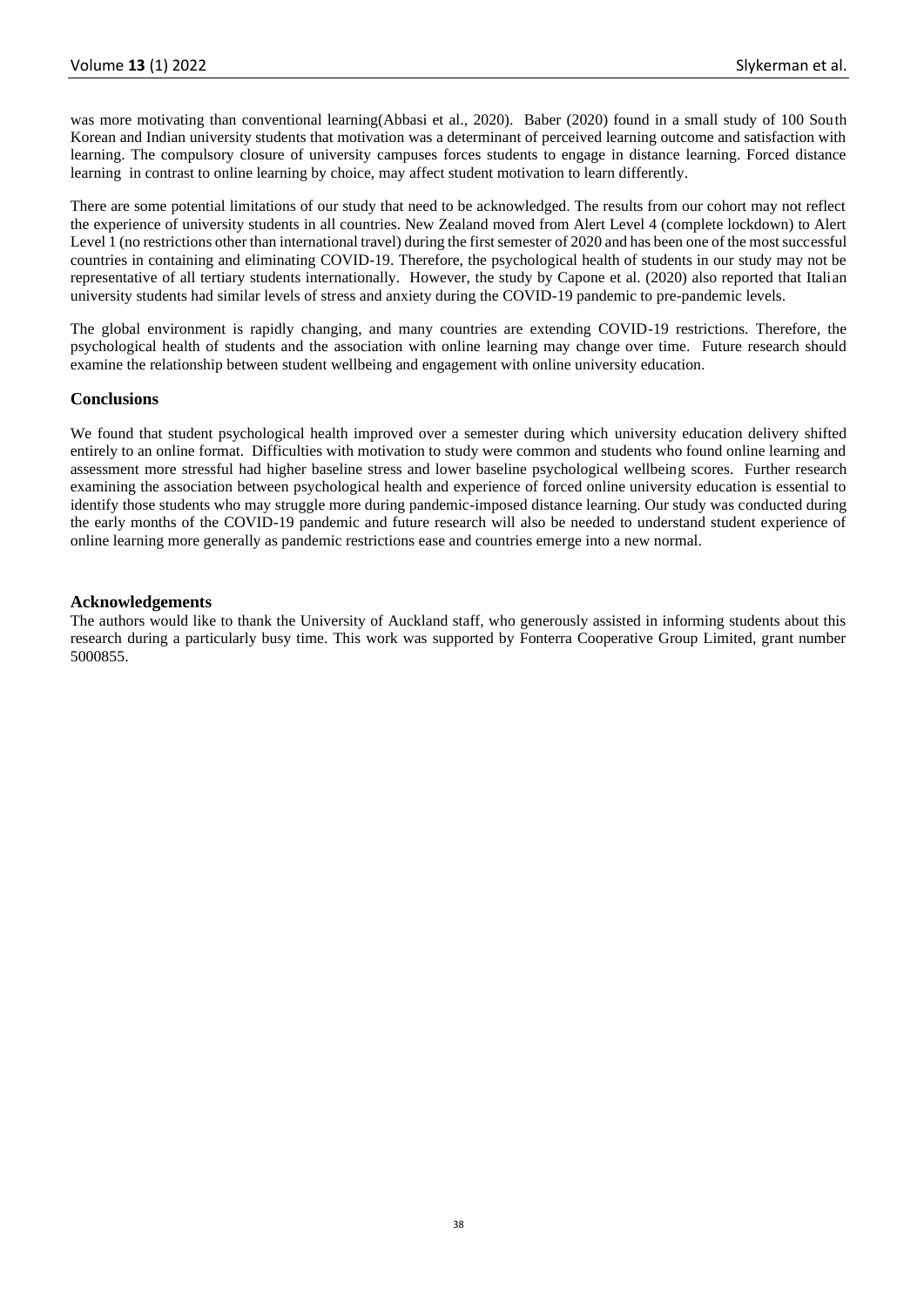## **References**

- Abbasi, S., Ayoob, T., Malik, A., & Memon, S. I. (2020). Perceptions of students regarding E-learning during Covid-19 at a private medical college. *Pakistan Journal of Medical Sciences, 36*(S4), S57-S61. <https://doi.org/10.12669/pjms.36.covid19-s4.2766>
- Adnan, M. (2020). Online learning amid the COVID-19 pandemic: Students' perspectives. *Journal of Pedagogical Research, 1*(2), 45-51.<http://dx.doi.org/10.33902/JPSP.2020261309>
- Baber, H. (2020). Determinants of students' perceived learning outcome and satisfaction in online learning during the pandemic of COVID-19. *Journal of Education and E-Learning Research, 7*(3), 285-292. <https://doi.org/10.20448/journal.509.2020.73.285.292>
- Baker, S. R. (2003). A prospective longitudinal investigation of social problem-solving appraisals on adjustment to university, stress, health, and academic motivation and performance. *Personality and Individual Differences, 35*(3), 569- 591[. https://psycnet.apa.org/doi/10.1016/S0191-8869\(02\)00220-9](https://psycnet.apa.org/doi/10.1016/S0191-8869(02)00220-9)
- Beltekin, E., & Kuyulu, İ. (2020). The effect of Coronavirus (COVID-19) outbreak on education systems: Evaluation of distance learning system in Turkey. *Journal of Education and Learning, 9*(4), 1-[9 https://doi.org/10.5539/jel.v9n4p1](https://doi.org/10.5539/jel.v9n4p1)
- Cao, W., Fang, Z., Hou, G., Han, M., Xu, X., Dong, J., & Zheng, J. (2020). The psychological impact of the COVID-19 epidemic on college students in China. *Psychiatry Research, 287*, 112934. <https://doi.org/10.1016/j.psychres.2020.112934>
- Capone, V., Caso, D., Donizzetti, A. R., & Procentese, F. (2020). University student mental well-being during COVID-19 outbreak: What are the relationships between information seeking, perceived risk and personal resources related to the academic context? *Sustainability (Basel, Switzerland), 12*(17), 7039[. https://doi.org/10.3390/su12177039](https://doi.org/10.3390/su12177039)
- Cohen, S., Kamarck, T., & Mermelstein, R. (1983). A global measure op perceived stress. *Journal of Health and Social Behavior, 24*(4), 385-396.
- Greenberg, K., Lester, J.N., Evans, K., Williams, M., Hacker, C., & Halic, O (2009). Student learning with performancebased, in-class and learner-centered, online exams. *International Journal of Teaching and Learning in Higher Education, 20*(3), 383–93.<https://www.isetl.org/ijtlhe/index.php>
- Harasim, L. M. (1995). *Learning networks*. MIT Press.
- Herrington, J., Reeves, T. C., Oliver, R., & Woo, Y. (2004). Designing authentic activities in web-based courses. *Journal of Computing in Higher Education, 16*(1), 3-29[. https://doi.org/10.1007/BF02960280](https://doi.org/10.1007/BF02960280)
- Kötter, T., Wagner, J., Brüheim, L., & Voltmer, E. (2017). Perceived medical school stress of undergraduate medical students predicts academic performance: an observational study. *BMC Medical Education, 17*(1), 256. <https://doi.org/10.1186/s12909-017-1091-0>
- Marteau, T. M., & Bekker, H. (1992). The development of a six-item short-form of the state scale of the Spielberger State-Trait Anxiety Inventory (STAI). *The British Journal of Clinical Psychology, 31*(3), 301-306. <https://doi.org/10.1111/j.2044-8260.1992.tb00997.x>
- Myyry, L., & Joutsenvirta, T. (2015). Open-book, open-web online examinations: Developing examination practices to support university students' learning and self-efficacy. *Active Learning in Higher Education, 16*(2), 119-132. <https://doi.org/10.1177%2F1469787415574053>
- Pitt, A., Oprescu, F., Tapia, G., & Gray, M. (2018). An exploratory study of students' weekly stress levels and sources of stress during the semester. *Active Learning in Higher Education, 19*(1), 61-75. <https://doi.org/10.1177%2F1469787417731194>
- Rainbow, S. W., & Sadler-Smith, E. (2003). Attitudes to computer-assisted learning amongst business and management students. *British Journal of Educational Technology, 34*(5), 615-624.<https://doi.org/10.1046/j.0007-1013.2003.00354.x>
- Rossi, R., Socci, V., Talevi, D., Mensi, S., Niolu, C., Pacitti, F., Di Marco, A., Rossi, A., Siracusano, A., & Di Lorenzo, G. (2020). COVID-19 pandemic and lockdown measures impact on mental health among the general population in Italy. *Frontiers in Psychiatry, 11*, 790.<https://doi.org/10.3389/fpsyt.2020.00790>
- Schmidt, S. M. P., Ralph, D. L., & Buskirk, B. (2009). Utilizing online exams: A case study. *Journal of College Teaching and Learning, 6*(8), 1-8[. https://doi.org/10.19030/tlc.v6i8.1108](https://doi.org/10.19030/tlc.v6i8.1108)
- Shearer, R. L., Aldemir, T., Hitchcock, J., Resig, J., Driver, J., & Kohler, M. (2020). What students want: A vision of a future online learning experience grounded in distance education theory. *American Journal of Distance Education, 34*(1), 36-52[. https://doi.org/10.1080/08923647.2019.1706019](https://doi.org/10.1080/08923647.2019.1706019)
- Sohail, N. (2013). Stress and academic performance among medical students. *Journal of the College of Physicians and Surgeons--Pakistan : JCPSP, 23*(1), 67.
- Son, C., Hegde, S., Smith, A., Wang, X., & Sasangohar, F. (2020). Effects of COVID-19 on college students' mental health in the United States: Interview survey study. *Journal of Medical Internet Research, 22*(9), e21279. <https://doi.org/10.2196/21279>